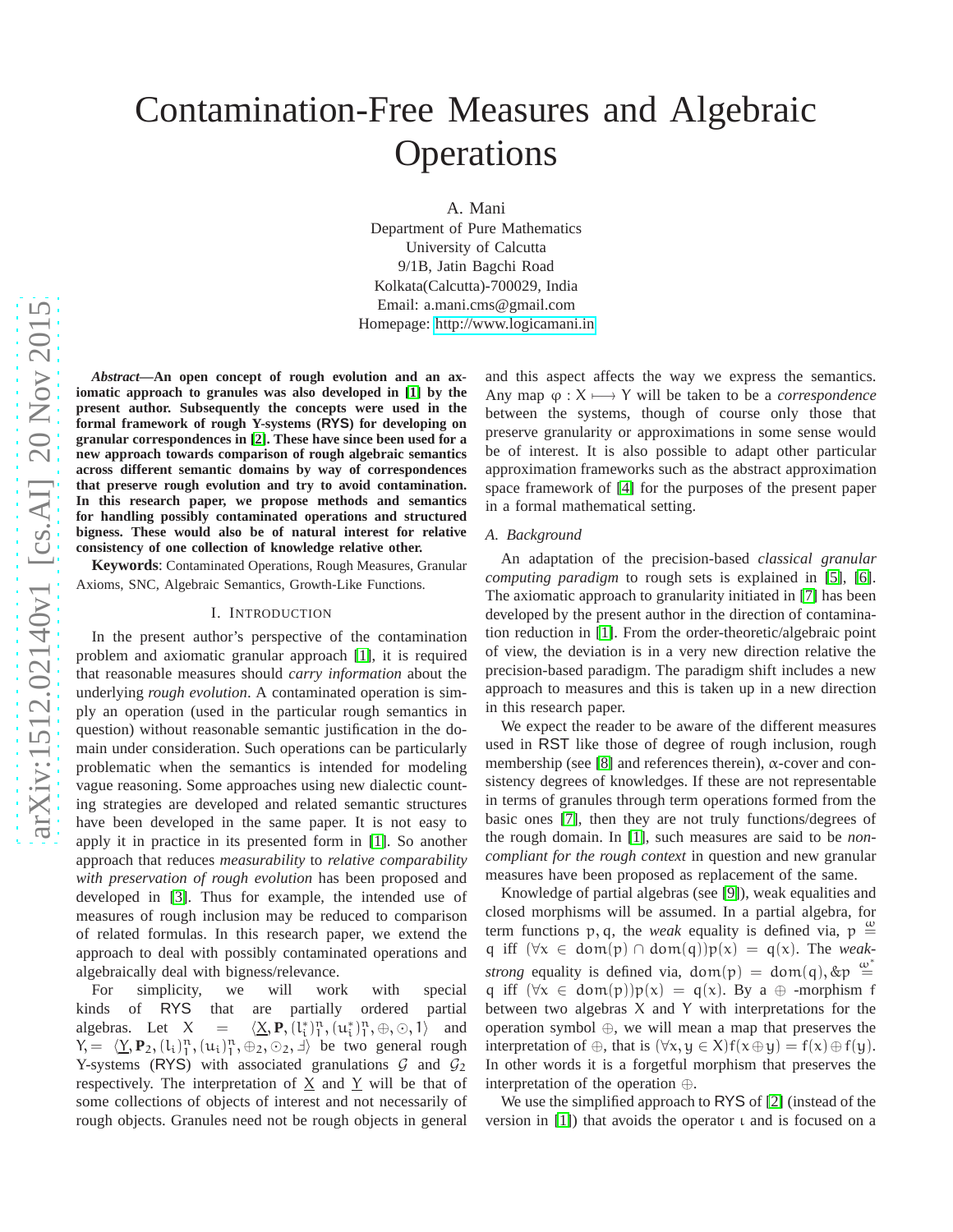general set-theoretic perspective. These structures are provided with enough structure so that a Meta-C and at least one Meta-R of roughly equivalent objects along with admissible operations and predicates are associable. For the language, axioms and notation see [\[2\]](#page-7-1). Our models will assume total operations as in [\[2\]](#page-7-1). *Admissible granulations* [\[1\]](#page-7-0) will be those granulations satisfying the conditions WRA, LFU, LS.

## II. SNC AND VARIATIONS

In this section we update some of the material of [\[2\]](#page-7-1) with complete proofs and introduce important modifications of the concept of a SNC. A map from a RYS  $S_1$  to another  $S_2$ will be referred to as a *correspondence*. It will be called a *morphism* if and only if it preserves the operations ⊕ and ⊙. We will also speak of ⊕-morphisms and ⊙ -morphisms if the correspondence preserves just one of the partial/total operations. By Sub-Natural Correspondences (SNC), we seek to capture simpler correspondences that associate granules with elements representable by granules and do not necessarily commit the context to Galois connections. An issue with SNCs is that it fails to adequately capture granule centric correspondences that may violate the injectivity constraint and may not play well with morphisms.

**Definition 1.** Let If S<sub>1</sub> and S<sub>2</sub> are two RYS with granulations, G<sup>1</sup> *and* G<sup>2</sup> *respectively, consisting of successor neighborhoods or neighborhoods.* A correspondence  $\varphi$  : S<sub>1</sub>  $\longmapsto$  S<sub>2</sub> *will be said to be a* Proto Natural Correspondence (PON) *(respectively* Pre-Natural Correspondence (PNC)*) iff the second (respectively both) of the following conditions hold:*

- 1)  $\varphi_{|\mathcal{G}_1}$  *is injective* :  $\mathcal{G}_1 \longmapsto \mathcal{G}_2$ .<br>2) then is a true function t in the
- 2) *there is a term function*  $t$  *in the signature of*  $S_2$  *such that*  $(\forall [x] \in \mathcal{G}_1)(\exists y_1, \ldots y_n \in \mathcal{G}_2)\varphi([x]) = t(y_1, \ldots, y_n).$
- 3) *the*  $y_i$ *s in the second condition are generated by*  $\varphi$ {{x}} *for each* i *(*{x} *being a singleton).*

*An injective correspondence*  $\varphi$  :  $S_1 \longmapsto S_2$  *will be said to be a* SNC *iff the last two conditions hold.*

Note that the base sets of RYS may be semi-algebras of sets.

**Theorem 1.** *If*  $\varphi$  *is a* SNC *and both*  $\mathcal{G}_1$  *and*  $\mathcal{G}_2$  *are partitions, then the non-trivial cases should be equivalent to one of the following:*

- B1:  $(\forall \{x\} \in S_1)\varphi([x]) = [\varphi(\{x\})]$ *.* B2:  $(\forall \{x\} \in S_1)$ S<sub>1</sub>) $\phi([x]) = \neg$  [ $\phi({x})$ ]*.*
- B3:  $(\forall {x} \in S_1)\phi([x]) = \bigcup_{y \in [x]} [\phi({y})]$ *].* B4:  $(\forall {x} \in \mathbb{R})$  $S_1)\varphi([x]) = \sim (\bigcup_{y \in [x]} [\varphi({y})]).$

*Proof:* Intersection of two distinct classes is always empty. If ∼ is defined, then the second and fourth case will be possible. So these four exhaust all possibilities.

**Theorem 2.** If  $\varphi$  is a SNC,  $\mathcal{G}_1$  is a partition and  $\mathcal{G}_2$  is a sys*tem of blocks, then the non-trivial cases should be equivalent to one of the following*  $(~ \circ~ ( \beta(x) )$  *is the set*  $\{~ \circ~ B : B \in \beta(x) \}$ *and*  $\{x\} \in S_1$  *):* 

$$
C1: \quad \phi([x]) = \cup \beta(\phi(\{x\})).
$$

- C2:  $\varphi([x]) = \sim (\cup \beta(\varphi({x})))$ . C3:  $\varphi([x]) = \bigcap \beta(\varphi(\{x\})).$ C4:  $\varphi([x]) = \sim (\bigcap \beta(\varphi(\{x\}))).$ C5:  $\varphi([x]) = \bigcup_{y \in [x]} \cup \beta(\varphi(\{x\})).$ C6:  $\varphi([x]) = \sim (\bigcup_{y \in [x]} \cup \beta(\varphi(\{x\}))).$ C7:  $\varphi([x]) = \bigcap_{y \in [x]} \cup \beta(\varphi({x})).$
- C8:  $\varphi([x]) = \sim (\bigcup_{y \in [x]} \cap \beta(\varphi(\{x\}))).$

**Theorem 3.** *If we take*  $S_1$  *to be a classical RST-RYS and*  $S_2$ *is a TAS-RYS with approximations*  $B^*$  *and*  $uB^*$  *and*  $ϕ$  *is a* SNC *and a* ⊕*-morphism satisfying the first condition above, then all of the following hold:*

- 1)  $\varphi(x^l) \subseteq (\varphi(x))^{l\mathcal{B}^*}$ *,*
- 2)  $\varphi(x^{\mathfrak{u}}) \subseteq (\varphi(x))^{\mathfrak{u}B^*},$
- 3) *If* ϕ *is a morphism, that preserves* ∅ *and* 1*, then equality holds in the above two statements.*

*But the converse need not hold in general.*

*Proof:*

- 1) If  $A \in S_1$ , then  $\varphi(A^1) = \varphi(\bigcup_{[\{x\}]\subseteq A} [\{x\}]) =$  $\bigcup_{[\{x\}]\subseteq A}\varphi([\{x\}]) = \bigcup_{[\{x\}]\subseteq A}\cap\beta(\{\varphi(\{x\})\})$ , and that is a subset of  $\bigcup_{\phi([\{\mathbf{x}\}]) \subseteq \phi(A)} \cap \beta(\{\phi(\{\mathbf{x}\})\})$ . Some of the  $\mathcal{B}^*$  elements included in  $\varphi(A)$  may be lost if we start from  $\varphi(A^l)$ .
- 2) If  $A \in S_1$ , then  $\varphi(A^u) = \varphi(\bigcup_{[\{x\}] \cap A \neq \emptyset} [\{x\}]) =$  $\bigcup_{\{\{x\}\}\cap A\neq\emptyset} \varphi([\{x\}]) = \bigcup_{\{\{x\}\}\cap A\neq\emptyset} \cap \beta(\{\varphi(\{x\})\}),$  and that is a subset of  $\bigcup_{y \cap \phi(A) \neq \emptyset} \cap \beta(y)$ . In the last part possible values of y include all of the values in  $\varphi(A)$ .
- 3) Because of the conditions on  $\varphi$ , for any  $A, B \in S_1$  if  $A \cap B = \emptyset$ , then  $\varphi(A) \cap \varphi(B) = \emptyset$ . So a definite element must be mapped into a union of disjoint granules in  $S_2$ . Further, for  $A \in S_1$  and  $\xi$ ,  $\eta$ ,  $\zeta$  being abbreviations for  $(\bigcap \beta(\varphi(x))\bigcap \varphi(A) \neq \emptyset$ ,  $\varphi([\{x\}]\bigcap A) \neq \emptyset$  and  $\varphi([\{x\}])\bigcap$  $\varphi(A) \neq \emptyset$  respectively,  $(\varphi(A))^{uB^*} = \bigcup_{\xi} \cap \beta(\varphi(x)) =$  $\varphi(\bigcup_{\xi} [\{x\}]) = \varphi(\bigcup_{\zeta} [\{x\}]) = \varphi(\bigcup_{\eta} [\{x\}]),$  which is  $\varphi(A^{u})$ .

 $\overline{\phantom{a}}$ 

**Theorem 4.** *If we take*  $S_1$  *to be a classical RST-RYS and*  $S_2$  *as a TAS-RYS with approximations* lT *and* uT *and* ϕ *is a* SNC *and a*  $\oplus$  *- morphism satisfying for each singleton*  $\{x\} \in S_1$ ,  $\varphi([\{x\}]) = [\varphi(x)]$ *, then all of the following hold:* 

1)  $\varphi(x^l) \subseteq (\varphi(x))^{l\mathcal{T}},$ 2)  $\varphi(x^{\mathfrak{u}}) \subseteq (\varphi(x))^{\mathfrak{u}}$ *T*.

#### III. COMPARABLE CORRESPONDENCES

Growth functions are well known in summability, numerical analysis and computer science, but are generally presented in a simplistic way in most of the literature. In [\[3\]](#page-7-2), these are presented in a more mature form and related to rough sets over the reals. Key higher order similarities exist between such concepts of *comparable over sufficiently large domains* in the theory and the idea of comparability in this paper.

The main steps of the comparison approach in this research paper consist in specifying the semantic domains of interest, formulation the two or more granular semantics as a RYS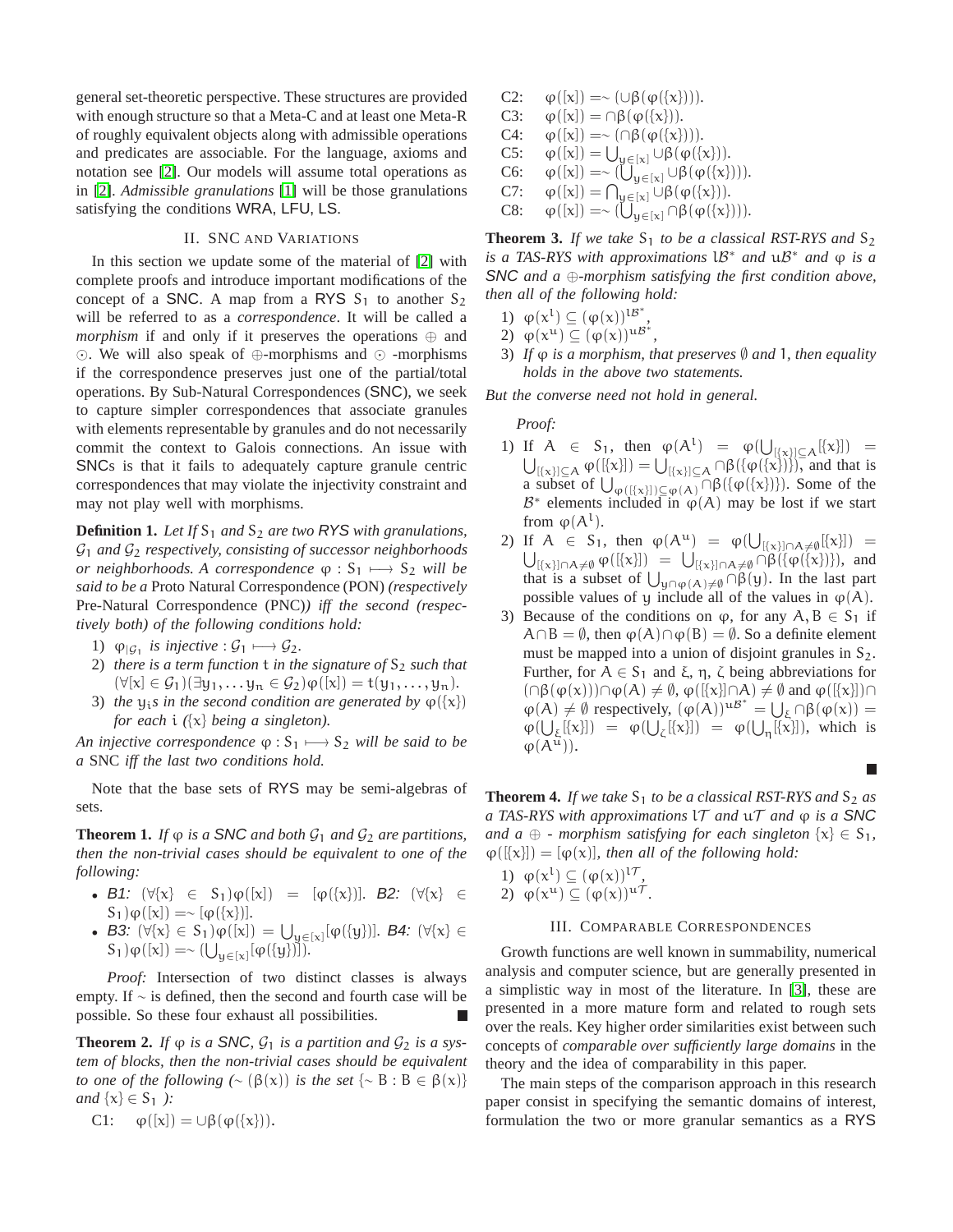(a formal language is not absolutely essential), specification of the granular rough evolutions of interest, identification of the granular correspondences of interest, computation of the comparative status of the granular correspondences and finally augmentation of the best correspondences with reasonable measures if sensible.

Let X, Y be two general rough Y-systems (RYS) with associated granulations  $G$  and  $G_2$  respectively as in the introduction. The interpretation of  $\underline{X}$  and  $\underline{Y}$  will be that of some collections of objects of interest and not necessarily of rough objects. Granules need not be rough objects in general and this aspect affects the way we express the semantics. Here by *rough evolution* we mean the granular properties expressed by the sentences satisfied in the models.

**Definition 2.** *The atoms and coatoms of* X *will be denoted by*  $A(X)$  *and*  $CA(X)$  *respectively.*  $X\setminus (A(X) \cup \{0, 1\})$ *,*  $X\setminus (CA(X) \cup$ {0, 1}) *and* X \ (A(X) ∪ CA(X) ∪ {0, 1}) *respectively will be denoted by*  $X_a$ ,  $X_c$  *and*  $X_{ac}$  *respectively. In all this, if the least element* 0 *is not present in* X *then the operation of subtracting it from* X *will not have any effect. The key objects in this perspective may be* objects relevant for the rough evolution *that may fail to be things like*  $X_{ac}$ ,  $X_a$  *or*  $X_c$ *. These will be subsets of*  $X$ *, denoted by*  $X_r$ *.* 

**Definition 3.** Let h, f be correspondences :  $X \mapsto Y$ , then f *will be*  $\Theta_{\text{lu}}$ -related *to* h *iff for some* i,  $(\exists z_0 \in X_c)(\forall z \in$  $\{x; \mathbf{P}_2 z_0 x\} \mathbf{P}_2(\mathfrak{h}(z))^{\mathfrak{l}_i} f(z) \& \mathbf{P}_2 f(z) (\mathfrak{h}(z))^{\mathfrak{u}_i}$ . In contrast f will *be* Θuu-related *to* h *iff for some* i, j*,*

$$
(\exists z_0\in X_c)(\forall z\in\{x;\mathbf{P}_2z_0x\})\mathbf{P}_2(h(z))^{\mathfrak{u}_i}\,f(z)\&\mathbf{P}_2f(z)(h(z))^{\mathfrak{u}_j}
$$

*We will also denote the set of elements*  $Θ_{111}$  *and*  $Θ_{111}$  *-related to* h *respectively* by  $\Theta_{\text{lu}}(h)$  *and*  $\Theta_{\text{uu}}(h)$  *respectively.* 

**Definition 4.** Let  $h$ , f *be correspondences* :  $X \rightarrow Y$ *, then* f *will be*  $\Omega_1$ -related *to* h *iff for some* i,  $(\exists z_0 \in X_c)(\forall z \in$  $\{x; \mathbf{P}_2 z_0 x\} \mathbf{P}_2(h(z))^{\mathbf{l}_i} f(z)$ *. In contrast* f *will be*  $\Omega_u$ -related *to* h *iff for some* i*,*

$$
(\exists z_0\in X_c)(\forall z\in\{x;\mathbf{P}_2z_0x\})\mathbf{P}_2(h(z))^{\mathbf{u}_\mathrm{i}}\,f(z).
$$

*We will also write,*  $\Omega_l(h)$  *and*  $\Omega_u(h)$  *respectively for the set of elements* Ωlu *and* Ωuu *related to* h *respectively.*

**Definition 5.** *Let* h, f *be correspondences* :  $X \rightarrow Y$ *, then* f *will be* **O**u-related *to* h *iff for some* i*,*

$$
(\exists z_0\in X_c)(\forall z\in\{x;\mathbf{P}_2z_0x\})\mathbf{P}_2f(z)(h(z))^{u_i}.
$$

*In contrast* f *will be* **O**l-related *to* h *iff for some* i*,*

$$
(\exists z_0\in X_c)(\forall z\in\{x;\mathbf{P}_2z_0x\})\mathbf{P}_2f(z)(h(z))^{l_i}.
$$

*We will also write,*  $O_l(h)$  *and*  $O_u(h)$  *respectively for the sets of elements*  $O_l$  *and*  $O_u$  *-related to* h.

**Proposition 1.** *If*  $f \in \Theta_{1u}(h)$ *, then it is not necessary that*  $h \in \Theta_{\text{lu}}(f)$ *. The result holds even when* f, h *are morphisms*.

Examples for this can be constructed for classical rough set theory itself. This motivates the following definition.

**Definition 6.** f *will be* symmetrically  $\Theta_{\text{lu}}$ -related *to* h *iff*  $f \in \Theta_{\text{lu}}(h)$  *and*  $h \in \Theta_{\text{lu}}(f)$ *. Further we will denote*  $\Theta_{\text{lu}}(h) \cap \text{Mor}(X, Y)$  *by*  $\mu \Theta_{\text{lu}}(h)$  *when*  $h \in \text{Mor}(X, Y)$  *and*  $\Theta_{\text{lu}}(h) \cap \text{Mor}_{\text{c}}(X, Y)$  *by*  $\mu_{\text{c}} \Theta_{\text{lu}}(h)$  *when*  $h \in \text{Mor}_{\text{c}}(X, Y)$ *.* Morc(X, Y) *being the set of closed morphisms. Analogously all other notions defined above can be extended.*

The basic idea of the above definitions is that for some subcollections of objects, f and h transform objects in a similar way. To really make this useful, we need to impose structural constraints on the map (like preservation of rough evolution). Without those, the following properties will hold:

**Proposition 2.** *For*  $f, g \in \mu\Theta_{\text{lu}}(h)$ *, the following operations are well defined on*  $\mu\Theta_{\text{lu}}(\text{h})$  *and*  $\mu_c\Theta_{\text{lu}}(\text{h})$ *:* 

1)

$$
(\forall x \in X)(f + g)(x) = \begin{cases} f(x) \oplus_2 g(x) & \text{if defined,} \\ \text{undefined} & \text{otherwise.} \end{cases}
$$

2)

$$
(\forall x \in X)(f \cdot g)(x) = \begin{cases} f(x) \odot_2 g(x) & \text{if defined,} \\ \text{undefined} & \text{otherwise.} \end{cases}
$$

3) 
$$
(\forall x \in X)\iota(x) = \exists
$$

*Proof:* Since  $\forall a, b \in Y$ ,  $a \oplus_2 b$  is defined or undefined and similarly for  $a \odot_2 b$ , the operations are well defined morphisms. In case Y is a total algebraic system, all we need to do is to verify the morphism conditions (when X is a partial/total algebraic system).

**Definition 7.** *Further, we can define parthood relations*  $\leq$ *and*  $\leq_c$  *respectively on*  $\mu\Theta_{lu}(h)$  *and*  $\mu_c\Theta_{lu}(h)$  *respectively as below:*  $f$  ≤  $g$  *iff* (∀ $x$  ∈  $X$ ) $P_2f(x)g(x)$ *.* 

**Proposition 3.** The parthood relations  $\leq$  and  $\leq_c$  are quasi*orders.*  $\leq$  *induces a partial order on the quotient*  $\mu\Theta_{1\mu}(h) \approx$ *(and*  $\mu_c \Theta_{\text{lu}}(\text{h}) \approx_c$  *respectively) defined by* 

$$
f \approx g \text{ iff } f \le g \& g \le f.
$$

#### *A. Relevant Types of Subsets*

In the above considerations, the concept of comparison assumes that *two correspondences are comparable provided they are comparable over specific types of sets*. Further the idea of *specific type of sets* is restricted to ones definable by excluding atoms and co-atoms. This is not necessarily the best thing to do. The concepts of partial reducts,  $\alpha$ covers and related ones use number based exclusion criteria along with the difficulties associated with them. We propose theoretical improvements at the granulation level only and without algorithms (for now) for improving the situation.

A relevant set can be one that has a sufficiently *large* subset. This means that in most algebraic approaches to semantics of rough objects, we can associate nice structures with them. We show this for the classical RST contexts later in this paper. In all cases, we can almost certainly improve the semantics through possibly definable predicates for relevance.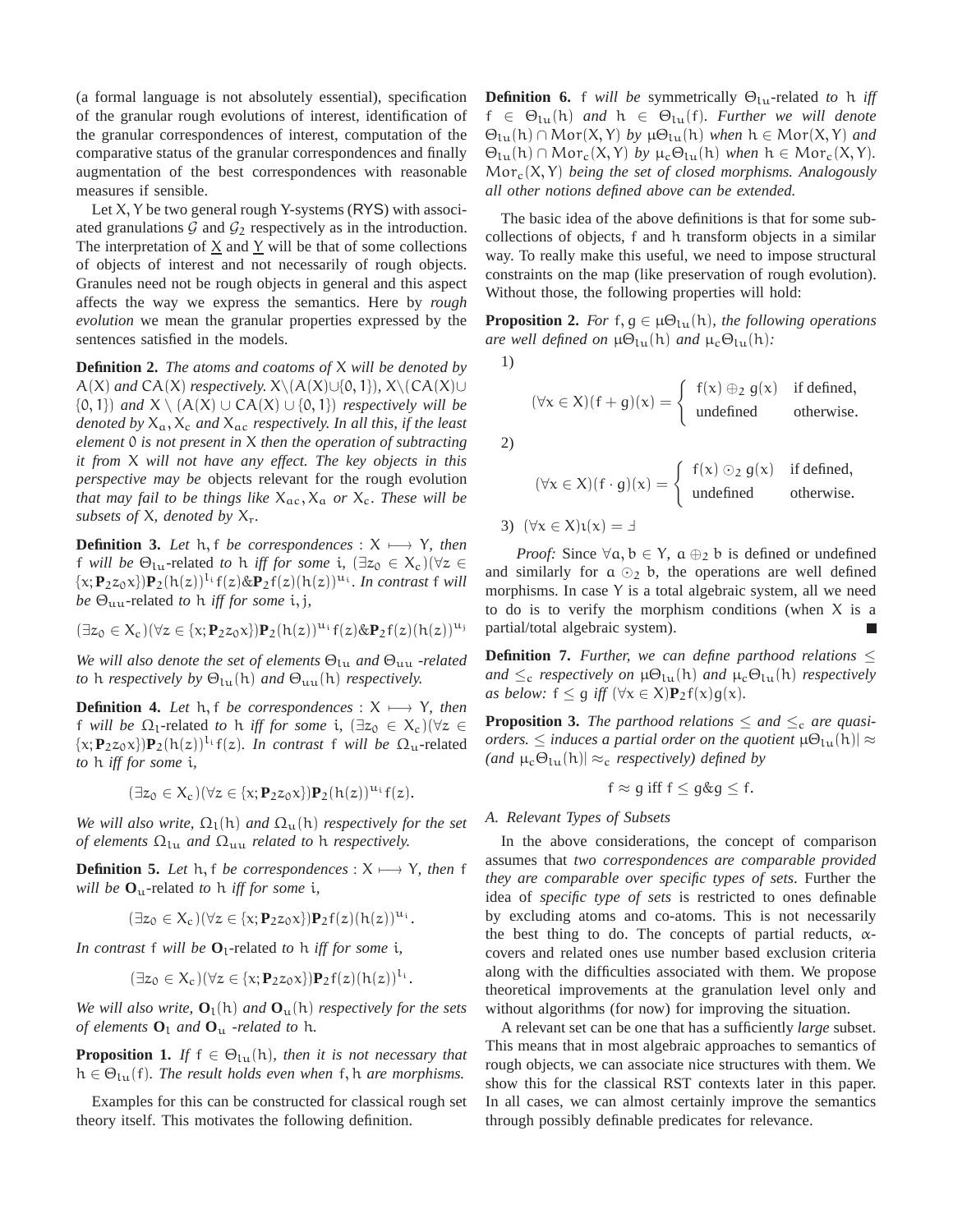Let  $\mathbb{B}x$  denote the statement 'x is big/relevant' and  $x_0$  be a relevant object then possible axioms for relevance/bigness may be formed from combination of axioms from below or from similar ones :

- $\Delta$ 1:  $\mathbb{B}x$  iff  $(y)(Px_0y \rightarrow Pyx^1)$ .
- $Δ_2$ : **P**x<sub>o</sub>x&**P**x<sub>o</sub><sup>1</sup><sub>*x*</sub><sup>1</sup>.
- $\Delta_3$ : **P**x<sub>o</sub> x<sup>1</sup> & x<sub>o</sub> ∈ δ<sub>l</sub>(S).
- $\Delta_4$ : **P**x<sub>o</sub> x<sup>1</sup> &x<sub>o</sub> ∈ δ<sub>lu</sub>(S).
- $\Delta_5$ : **P**x<sub>o</sub> x<sup>l</sup> &x<sub>o</sub> ∈ δ<sub>u</sub>(S).

In many practical situations, relevance can be defined by feature sets and  $x_0$  may also be an abstract object corresponding to a Boolean combination of features.

Given such a B predicate, we can define a concept of 'f being of the B*-order of rough growth* of g (in symbols Γfg)' by

$$
(\forall y)(\forall x)(\mathbf{P} xy^{1} \& \mathbb{B} x \longrightarrow \mathbf{P}(fy)^{1}(gy) \& \mathbf{P}(gy)(fy)^{u}).
$$

This is one of the possible generalizations of the concepts introduced earlier for classification. An abstract view of possible B axioms is in order for the following sections:

- B1:  $(\forall x, a)(\mathbb{B}a, \& \mathbf{P}ax \longrightarrow \mathbb{B}x).$
- B2:  $(\forall x)(\mathbb{B}x \longrightarrow \mathbb{B}x^u)$ .
- B3: (∀x, a, b)(Bx&**P**xa&**P**ab <sup>−</sup><sup>→</sup> <sup>B</sup>b).
- BC1:  $(\forall a, b)(\mathbb{B}a\&\mathbb{B}b \longrightarrow \mathbb{B}a \oplus b).$
- BC2:  $(\forall a, b)(\mathbb{B}a\&\mathbb{B}a \oplus b \longrightarrow \mathbb{B}b).$
- BC3:  $(\forall a, b)(\mathbb{B}a \longrightarrow \mathbb{B}a \oplus a).$
- BC4:  $(\forall a, b)(\mathbb{B}a\&\mathbb{B}b \longrightarrow \mathbb{B}a\odot b).$
- BC5:  $(\forall a, b)(\mathbb{B}a \oplus a \longrightarrow \mathbb{B}a)$ .
- BC6: (∀a, b, c)(Bb&**P**ab&**P**bc <sup>−</sup><sup>→</sup> <sup>B</sup><sup>b</sup> <sup>⊙</sup> <sup>c</sup>)

**Proposition 4.** *In a* RYS*, all of the following hold:*

- *If B1 holds then B2 follows.*
- *B1 follows from B3, but the converse need not hold.*

# **Example**

Concepts of 'big/relevant-enough for a particular action' to be performed are fairly routine in system administration contexts. Suppose the policy is to provide additional privileges for users with specific kinds of usage patterns of resources on the Internet and possibly local repositories or cache. This policy can be implemented as a rough set computation based rule system: each user on the local network (or ISP's network) can be associated with dynamically constructed approximations of their usage. These approximations may be mapped for comparison with an abstract rough set based usage system and then the policies may be implemented. Much of the computation in this regard can be highly nontrivial, but complexity is likely to reach a plateau with increase in number of users in the system.

# IV. GRANULAR ROUGH EVOLUTION

If approximations evolve in a similar way in two different rough semantics of different contexts, then the corresponding approximations may be compared relative the other. We exactify the concept of *similar way* in this section. X, Y will be RYS with associated granulations or equivalently inner RYS in all of this section. Let the set of granular axioms satisfied by X and Y be  $A_X$  and  $A_Y$  respectively.

**Definition 8.** X *will be said to be* of strongly similar rough evolution *(SSE) as* Y *iff all of the following hold:*

- *Granular Inclusion:*  $C(A_X) \subset C(A_Y)$ *, i.e. set of granular axioms satisfied by* X *is included in the set of granular axioms satisfied by* Y*.*
- *Admissibility:*  $G_X$ ,  $G_Y$  *are both admissible.*
- *Equi-representability:* X *and* Y *have equal number of approximation operators and corresponding approximations in* X *and* Y *are represented by similar terms and formulas in terms of granules.*

*If instead the first and second condition hold, then* X *will be said to be of* similar rough evolution *as* Y*. If the first and third alone hold, then* X *will be said to be of* sub-similar rough evolution *as* Y*. If the first alone holds, then* X *will be said to be of* psubmilar rough evolution *as* Y*. If the second and third alone hold, then* X *will be said to be of* pseudo-similar rough evolution *as* Y*.*

Examples for these can be had by pairing different types of formal versions of semantics explicitly described in [\[1\]](#page-7-0). Note that we do not require any explicit correspondence between the associated RYS in the first and second conditions, but some concept of correspondence of signatures is implicit in the third. The requirement of equal number of approximations can be made redundant by expanding signatures suitably – additional symbols for approximations being interpreted as duplicates.

**Proposition 5.** On the class of inner RYS  $\mathfrak{I}_{RYS}$ , pseudo*similarity is an equivalence relation, while psubmilarity, subsimilarity and similarities are quasi-order relations.*

### V. COMPARING TWO ROUGH SET THEORIES

In classical RST-RYS, we know that all of the granular axioms RA, ACG, MER, FU, NO, PS, ST, I hold. In a large subclass of RSTs some consequences of these hold. Subject to admissibility of the granulations and the further restriction of equirepresentability, it is possible to compare correspondences sensibly with classical RST-RYS. But strong similarity remains a quasi-order relation. We investigate subnatural correspondences in the contexts considered in [\[2\]](#page-7-1) below.

The restriction to SNC means that we restrict attention to successor neighborhoods or neighborhoods. Such granules can fail to be definite elements in general (as in generalized transitive RST see [\[10\]](#page-8-0)) and maybe definite and have other properties when approximations are 'suitable'.

**Definition 9.** Let  $S_1$  and  $S_2$  are two RYS with granulations, G<sup>1</sup> *and* G<sup>2</sup> *respectively, consisting of successor neighborhoods or neighborhoods and* S<sup>1</sup> *is of strongly similar rough evolution*  $as S_2$ *. Any sub-natural correspondence*  $\varphi$  :  $S_1$  →  $S_2$  *will be said to be* smooth relative the approximations l, u *iff for each definite element* x *relative* l, u *there exists a definite element* z *relative some*  $l_i$ ,  $u_i$  *in*  $S_2$  *such that*  $\varphi(x) = z$ *. Analogously the concept of* smooth pre-natural *correspondence can be defined.*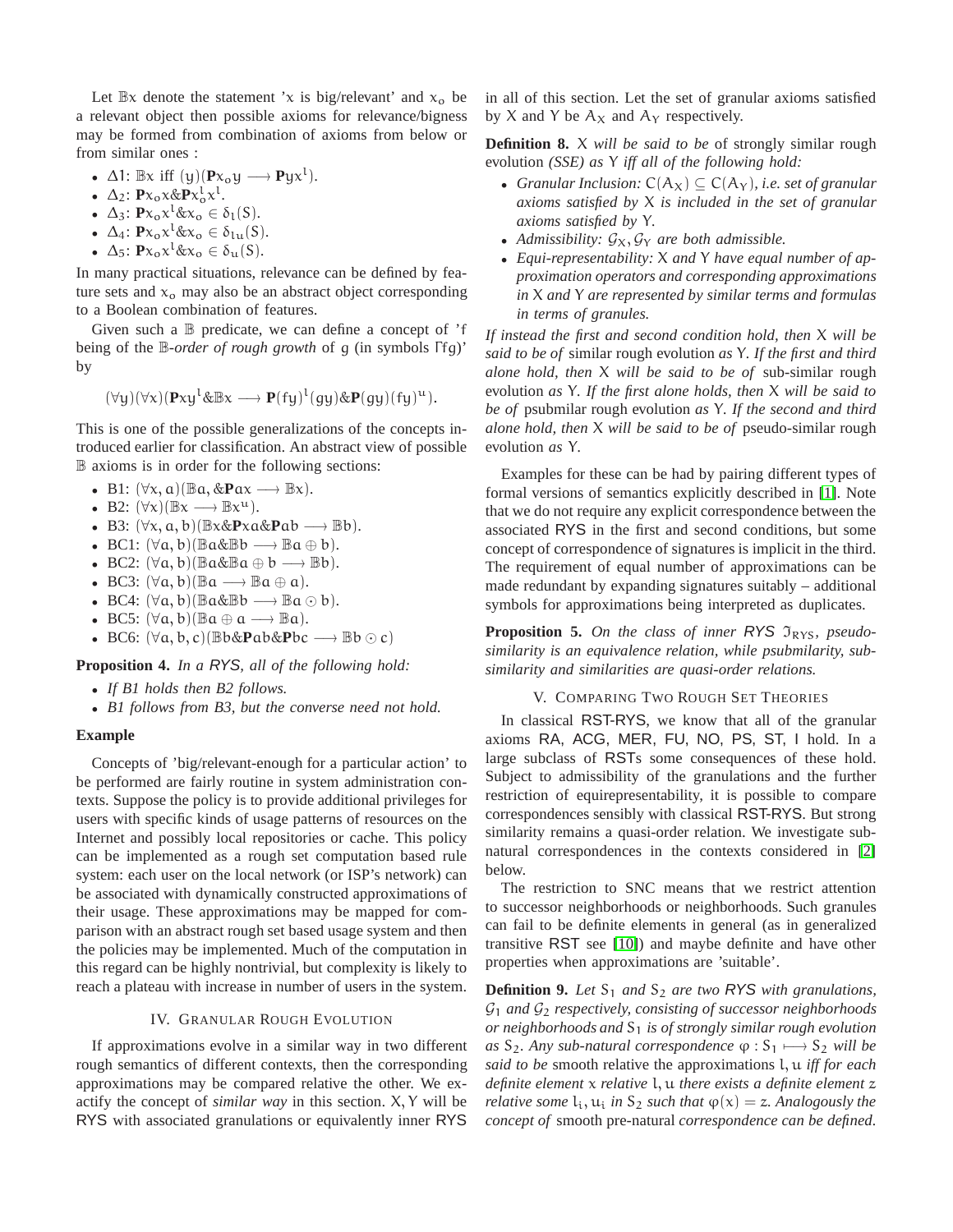Let  $SNC(S_1, S_2)$ ,  $SNC_s(S_1, S_2)$ ,  $SM(S_1, S_2)$  and  $SM_s(S_1, S_2)$  respectively denote the set of SNCs, smooth SNCs, SNCs that are also ⊕-morphisms and smooth SNCs that are also ⊕-morphisms respectively. The corresponding concepts for pre-natural correspondences will be denoted by  $PNC(S_1, S_2)$ ,  $PNM(S_1, S_2)$  and  $PNM_s(S_1, S_2)$  and those for proto-natural correspondences by  $POC(S_1, S_2)$ ,  $POC<sub>s</sub>(S_1, S_2)$ ,  $POM(S_1, S_2)$  and  $POM<sub>s</sub>(S<sub>1</sub>, S<sub>2</sub>)$  respectively. If  $S<sub>1</sub> = S<sub>2</sub> = S$ , then the notation will be simplified to SNC(S) and the like. For simplicity, we will restrict ourselves to the cases with just one lower and one upper approximation operations on  $S_1$  and  $S_2$  in all that follows. The RYS corresponding to classical RST will be denoted by R. We will also use  $\mathfrak C$  to denote any one the sets of maps above.

**Theorem 5.** On the set  $SNC(S_1, S_2)$  and on each of the sets *of maps defined above, we can define an induced order via*  $\varphi \leq \sigma$  *iff*  $(\forall x \in S_1) \varphi(x) \subseteq \sigma(x)$ *. This extends to all other sets of maps defined above. It also extends to all other cases where* S<sup>2</sup> *has a partial order on it.*

In general other induced point-wise operations may not be uniquely definable always in any unique sense without additional constraints. The exceptions are stated after the following theorem.

**Proposition 6.** *On* C*, we can define following the partial operations*

- *For*  $f, g \in \mathfrak{C}$ ,  $f \oplus g = h \in \mathfrak{C}$  *iff*  $h \in \mathfrak{C}$  *and*  $(\forall x \in S_1)$ h $(x) = f(x) \oplus_2 g(x)$ .
- *For* f, g ∈ C*,* f ⊙ g = h ∈ C *iff* h ∈ C *and*

$$
(\forall x \in S_1)h(x) = f(x) \odot_2 g(x).
$$

• *For* f, ∈ C*,* ∼ f = h ∈ C *iff* h ∈ C *and*

$$
(\forall x \in S_1)h(x) = \sim f(x).
$$

*A similar point-wise definition of lower and upper approximation operations is not possible.*

**Theorem 6.** On each of POC( $S_1$ ,  $S_2$ ), POC<sub>s</sub>( $S_1$ ,  $S_2$ )*,* POM(S<sub>1</sub>, S<sub>2</sub>) and POM<sub>s</sub>(S<sub>1</sub>, S<sub>2</sub>), the following are admissi*ble:*

1) *For*  $f, g \in \mathfrak{C}$ ,  $f \oplus g = h \in \mathfrak{C}$  *iff* 

$$
(\forall x \in S_1)h(x) = f(x) \oplus_2 g(x).
$$

2) *For*  $f, g \in \mathfrak{C}$ ,  $f \odot g = h \in \mathfrak{C}$  *iff* 

$$
(\forall x \in S_1)h(x) = f(x) \odot_2 g(x).
$$

- 3) *For*  $f, \in \mathfrak{C}, \sim f = h \in \mathfrak{C}$  *iff*  $(\forall x \in S_1)h(x) = \sim f(x)$ *.*
- 4) *For*  $f, \in \mathfrak{C}, f^1 = h \in \mathfrak{C}$  *iff*  $(\forall x \in S_1)h(x) = (f(x))^1$ .
- 5) *For*  $f, \in \mathfrak{C}$ ,  $f^{\mathfrak{u}} = h \in \mathfrak{C}$  *iff*  $(\forall x \in S_1)h(x) = (f(x))^{\mathfrak{u}}$ .

*Proof:* The proof consists in verifying that h in each of the cases does indeed belong to  $\mathfrak{C}$ . For POC(S<sub>1</sub>, S<sub>2</sub>), the following holds: there is a term function t in the signature of  $S_2$  such that  $(\forall x \in \mathcal{G}_1)(\exists y_1, \dots y_n \in \mathcal{G}_2) f(x) = t(y_1, \dots, y_n).$ 

#### *A. Relation to real-valued measures of RST*

We consider the relation to the concept of degree of rough inclusion in classical RST first. Suppose  $S_1, S_2$  are two RYS corresponding to classical RST and let  $k_1$ ,  $k_2$  be the respective rough inclusion functions on them respectively. For any two elements  $X, Y \in S_1$ , these are computed according to

$$
k_1(X,Y) = \begin{cases} \frac{\#(X \cap Y)}{\#(X)}, & \text{if } X \neq \emptyset, \\ 1, & \text{else,} \end{cases}
$$

If  $f \in \text{POC}(S_1, S_2)$ , then we can say very little about  $k_2(f(X), f(Y))$  from the value of  $k_1(X, Y)$  or conversely. If the size of all granules involved and their occurrences and the term functions involved in the representation are known then we can possibly actualize some ordering. The converse question is worse. Examples are quite easy to construct for this. Even if  $S_1 = S_2$  and granules are related by the identity function, there is no definite connection as the possible values of  $f(Z)$ , when Z is a non-definite element are not restricted in any way. The situation for  $SNC(S_1, S_2)$  is similar to that of  $POC(S_1, S_2)$ . These aspects transform radically when we restrict the algebraic considerations to collections of approximations or definite elements.

**Theorem 7.** *If*  $S_1$ ,  $S_2$  *are RYS corresponding to classical* RST and  $f \in \text{POC}(S_1, S_2)$ , then there exists a term function h *such that*  $(\forall B \in \delta(S_1)(\exists G_1, \ldots, G_k \in \mathcal{G}_2)h(G_1, \ldots, G_k)$  = f(B))*. Further, we may be able to classify such term functions as decreasing, increasing or indefinite relative the relation between the measure functions*  $k_1, k_2$ *.* 

*Proof:* It is clear that if  $B \in \delta(S_1)$  then  $(\exists H_1, \ldots, H_r \in$  $G_1 \bigcup H_i = B$ . For each of these H<sub>i</sub>, there is a term t such that  $f(H_i) = f(P_1, \ldots, P_b)$ , with  $P_i \in \mathcal{G}_{\in}$ . But the term on the right hand side must be a definite element because of the admissible operations on the RYS and so must be a union of granules.

Because of this we have,  $(\forall B \in \delta(S_1) \mid \exists G_1, \ldots G_k \in$  $G_2$ )h( $G_1, ..., G_k$ ) = f(B)).

**Theorem 8.** *In the above theorem, if we modify the conditions as per*

- S<sup>2</sup> *is a* RYS *corresponding to a tolerance approximation space and*
- $f \in SNC(S_1, S_2)$ ,

*then the result fails to hold in many situations as term functions acting on granules can yield non-definite elements..*

A simple morphism between two RYS need not preserve granules or definite elements. So f is a morphism that satisfies no other condition then the first conclusion of the first theorem need not necessarily follow. We show this below:

**Proposition 7.** *If*  $S_1$ ,  $S_2$  *are RYS corresponding to classical* RST and  $f \in Mor(S_1, S_2)$ , then there need not exist a *term function* h *such that*  $(\forall B \in \delta(S_1)(\exists G_1, \ldots G_k \in$  $G_2$ )h( $G_1, ..., G_k$ ) = f(B)).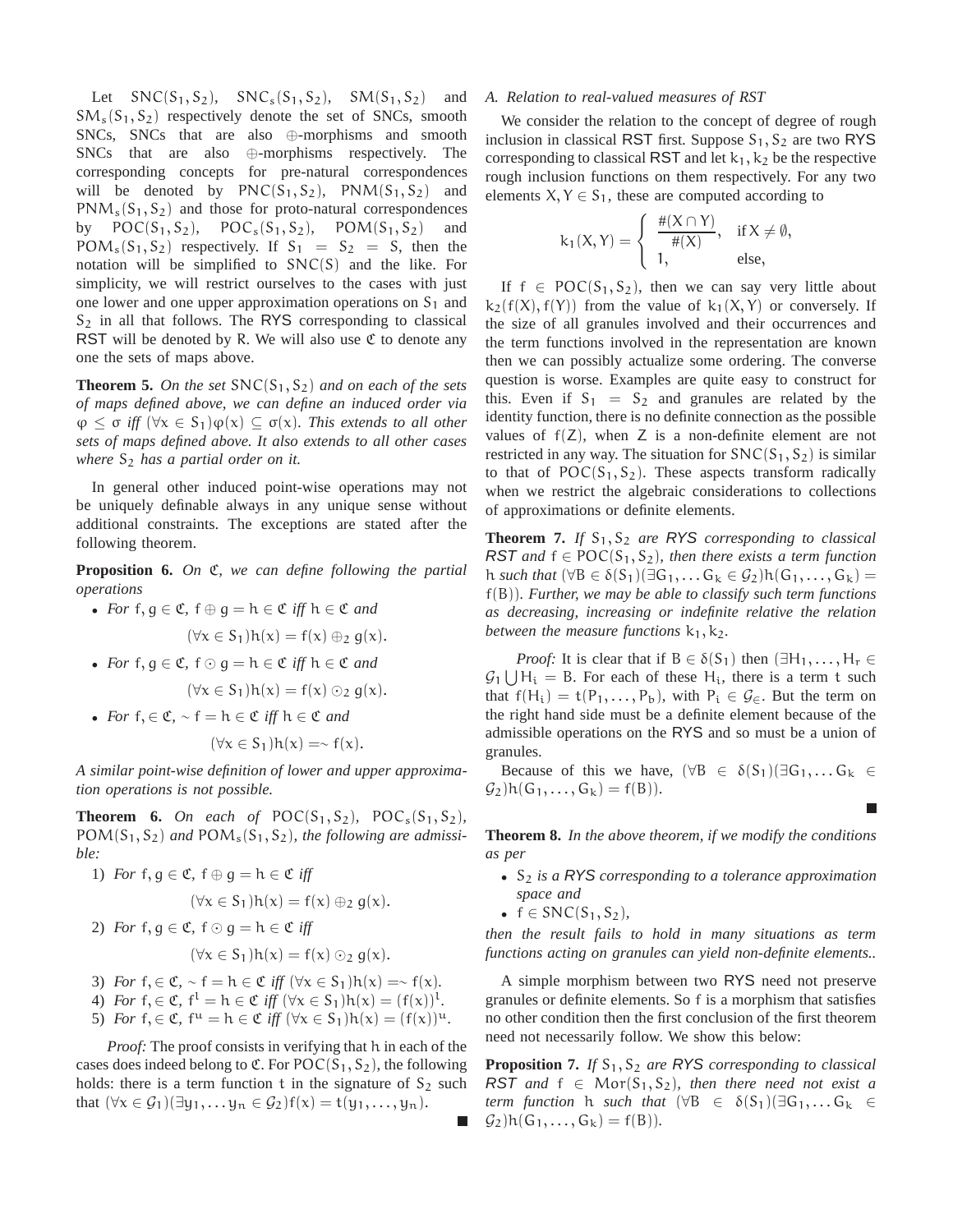*Proof:* We construct the required counter-example below: Let  $X_1 = \{x_1, x_2, x_3, x_4\}$  and let the equivalence Q be generated on it by  $\{(\mathbf{x}_1, \mathbf{x}_2), (\mathbf{x}_2, \mathbf{x}_3)\}$ . Taking the granules to be the set of Q-related elements, we have

$$
\mathcal{G}_1 = \{ (x_1 : x_2, x_3), (x_2 : x_1, x_3), (x_3 : x_2, x_1), (x_4 : ) \}.
$$

Here  $(x_1 : x_2, x_1)$  means the successor neighborhood (granule) generated by  $x_1$  is  $(x_1, x_2, x_3)$ .

Let  $X_2 = \{a_1, a_2, a_3, a_4, a_5\}$  and let the equivalence R be generated on it by  $\{(\alpha_1, \alpha_4),(\alpha_4, \alpha_2)\}\$ . Taking the granules to be the R-classes, we have  $\mathcal{G}_2 = \{(\alpha_1 : \alpha_2, \alpha_4), (\alpha_2 : \alpha_3, \alpha_4)\}$  $a_1, a_4$ ,  $(a_3$  :),  $(a_4 : a_1, a_2)$ ,  $(a_5 :)$ .

Let  $S_1, S_2$  be the RYS on the power sets  $\mathfrak{g}(X_1, \mathfrak{g}(X_2))$ respectively.

If  $\sigma: S_1 \longmapsto S_2$  is a morphism satisfying  $\varphi({x_1}) = {\alpha_1}$ ,  $\varphi({x_2}) = {\alpha_1}, \varphi({x_3} = {\alpha_3})$  and  $\varphi({x_4} = {\alpha_4})$ . Under the conditions  $\sigma$  is an morphism that is such that the class  $(x_1 : x_2, x_3)$  is mapped to  $\{a_1, a_3\}$ , but the latter is not representable in terms of the other granules using ⊕, ⊙ and even complementation.

**Theorem 9.** *But in general as morphisms need to preserve the parthood (corresponding to inclusion or union), we have in the above context,*  $(\exists \alpha, \beta \in \mathbb{R}) (\forall X, Y \in f S_1) \alpha k_1(X, Y) \leq$  $k_2(\sigma(X), \sigma(Y)) \leq \beta k_2(X, Y)$ .  $\in$ <sub>f</sub> means 'finite element of'. It *is necessary that the greatest* α *and least* β *must exist.*

Next we look at elements of  $SM_s(S_1, S_2)$ .

**Theorem 10.** *If*  $S_1$ ,  $S_2$  *are RYS corresponding to classical*  $\overline{RST}$  *and*  $f \in SM_s(S_1, S_2)$ *, then*  $(\forall B \in \delta(S_1) \cup \exists G_1, \ldots G_k \in$  $\mathcal{G}_2$  )  $\bigcup$   $(G_1, \ldots, G_k) = f(B)$ *). The following condition need not hold even with the additional requirement of*  $\#(S_1) = \#(S_2)$ *:*  $(\exists \alpha \in \mathbb{R})(\forall X, Y \in S_1)k_1(X, Y) = \alpha k_2(f(X), f(Y)).$ 

*Proof:* Definite elements are unions of granules in  $S_2$ . So from the previous considerations it follows that ( $\forall B \in$  $\delta(S_1)(\exists G_1,\ldots G_k \in \mathcal{G}_2) \bigcup (G_1,\ldots,G_k) = f(B)$ . For the second part, all we need to do is to require *dissimilar size and number* of granules in  $S_1$  and  $S_2$ . Counterexamples are not hard.

The converse question on the second condition in the above theorem with no assumptions on the nature of f is directionless.

**Theorem 11.** *If*  $S_1$ ,  $S_2$  *are RYS corresponding to classical* RST and  $f \in PNM(S_1, S_2)$ , then there exists a term function h *such that*

$$
(\forall B \in \delta(S_1)(\exists G_1, \ldots G_k \in \mathcal{G}_2)h(G_1, \ldots, G_k) = f(B)).
$$

*Further, we may be able to classify such term functions as decreasing, increasing or indefinite relative the relation between the measure functions*  $k_1, k_2$ *.* 

*Proof:* Since  $f \in Mor(S_1, S_2)$ , so any union of granules will be mapped to a union of images of granules. But each image of a granule must be represented by a term function acting on a set of granules in  $S_2$ . As compositions of

terms are terms, it follows that  $(\forall B \in \delta(S_1) \mid \exists G_1, \ldots G_k \in$  $G_2$ )h( $G_1, ..., G_k$ ) = f(B)).

# *B. Putting it Together*

Given the nature of concepts introduced, we can expect some weak connections between nature of 'growth' of correspondences and their type. Specifically these can be about monotonicity being induced generally or on a quotient. This will useful for simplifying the theory and applications. Here we consider a few specific cases alone. A more thorough investigation will be part of future work.

The first theorem concerns self-maps.

**Theorem 12.** *If* S *is the* RYS *corresponding to classical* RST*,*  $f \in SM_s(S)$ ,  $g \in SNC(S)$  *and*  $g \in \Theta_{lu}(f)$ *, then there is a filter* H *of* S *such that*

$$
(\forall x \in \delta(S) \cap H)g(x) = f(x).
$$

*Proof:* Suppose  $x \in \delta(S)$ , then  $(\exists z_i \in \mathcal{G}) \bigcup z_i = x$ . Suppose  $z_0$  is a fixed element in  $\S_c$  and  $(\forall z_0 \subset z) f(z)^1 \subseteq$  $g(z)$ subseteqf(z)<sup>u</sup>. If  $z_0 \subset x$ , then  $f(x)^1 = (\bigcup f(z_i))^1 =$  $\bigcup f(z_i) \subseteq g(\bigcup z_i)$ subseteq $\bigcup f(z_i)$ .

So 
$$
(\forall x \in \delta(S) \cap z_o \uparrow
$$
, we have  $g(x) = f(x)$ .

**Proposition 8.** If  $S_1$ ,  $S_2$  are RYS corresponding to classical  $\overline{RST}$  *and*  $f, g \in SM_s(S_1, S_2)$  *and*  $g \in \Theta_{1u}(f)$ *, then there exists a congruence ρ on*  $S_1$  *such that the induced quotient morphisms* [f], [q] *coincide on*  $\delta(S_1|\rho)$ *.* 

**Theorem 13.** *If* S<sub>1</sub>, S<sub>2</sub> *are arbitrary lattice ordered* RYS *with the operations*  $\oplus$ ,  $\odot$  *corresponding to the lattice orders*  $P_2$  *on*  $S_2$  *and*  $f ∈ SM_s(S_1, S_2)$ *, then on*  $Θ_{1u}(f) ∩ SM_s(S_1, S_2)$ *, the following point-wise operations are well defined (for simplicity we will assume a single pair of lower and upper approximation operators):*

• 
$$
(\forall g, h)(\forall x \in S_1)(g \oplus h)(x) = g(x) \oplus h(x).
$$

• 
$$
(\forall g, h)(\forall x \in S_1)(g \odot h)(x) = g(x) \odot h(x).
$$

•  $(\forall h)(\forall x \in S_1)(h^L)(x) = (h(x))^l \& (h^U)(x) = (h(x))^u.$ 

*Proof:* We have  $(\exists z_0 \in S_{1c})(\forall z)(P_1z_0z \rightarrow$  $\mathbf{P}_2 f(z)^1 g(z) \& \mathbf{P}_2 g(z) f(z)^1$  and  $(\exists z_1 \in S_{1c})(\forall z)(\mathbf{P}_1 z_1 z \rightarrow \mathbf{P}_1 f(z) \& \mathbf{P}_2 g(z) \& \mathbf{P}_2 g(z) \& \mathbf{P}_3 f(z) \& \mathbf{P}_4 g(z) \& \mathbf{P}_5 g(z) \& \mathbf{P}_6 g(z) \& \mathbf{P}_7 g(z) \& \mathbf{P}_8 g(z) \& \mathbf{P}_8 g(z) \& \mathbf{P}_9 g(z) \& \mathbf{P}_9 g(z) \& \mathbf{P}_9 g(z)$  $P_2 f(z)^{\text{th}}(z) \& P_2 h(z) f(z)^{\text{th}}$ . As  $P_2$  is a lattice order, we can definitely conclude that  $(\forall z)(\mathbf{P}_1(z_0 \lor z_1)z \longrightarrow \mathbf{P}_2f(z)^1(g(z)) \oplus$  $h(z)$  $\&P_2(g(z) \oplus h(z))f(z)^u$ .

Similarly the other parts can be proved.

$$
\qquad \qquad \blacksquare
$$

**Theorem 14.** *In the above theorem, we can replace*  $SM_s(S_1, S_2)$  *uniformly with*  $SM(S_1, S_2)$ *.* 

## *C. Extended Example*

Let  $X_1 = \{x_1, x_2, x_3, x_4\}$  and let the tolerance T be generated on it by  $\{(\mathbf{x}_1, \mathbf{x}_2), (\mathbf{x}_2, \mathbf{x}_3)\}$ . Taking the granules to be the set of T-related elements, we have  $\mathcal{G}_1 = \{ (x_1 : x_2), (x_2 :$  $x_1, x_3$ ,  $(x_3 : x_2)$ ,  $(x_4 :)$ . Here  $(x_1 : x_2)$  means the successor neighborhood (granule) generated by  $x_1$  is  $(x_1, x_2)$ .

Let  $X_2 = \{\alpha_1, \alpha_2, \alpha_3, \alpha_4, \alpha_5\}$  and let the equivalence R be generated on it by  $\{(\alpha_1, \alpha_4),(\alpha_4, \alpha_2)\}\$ . Taking the granules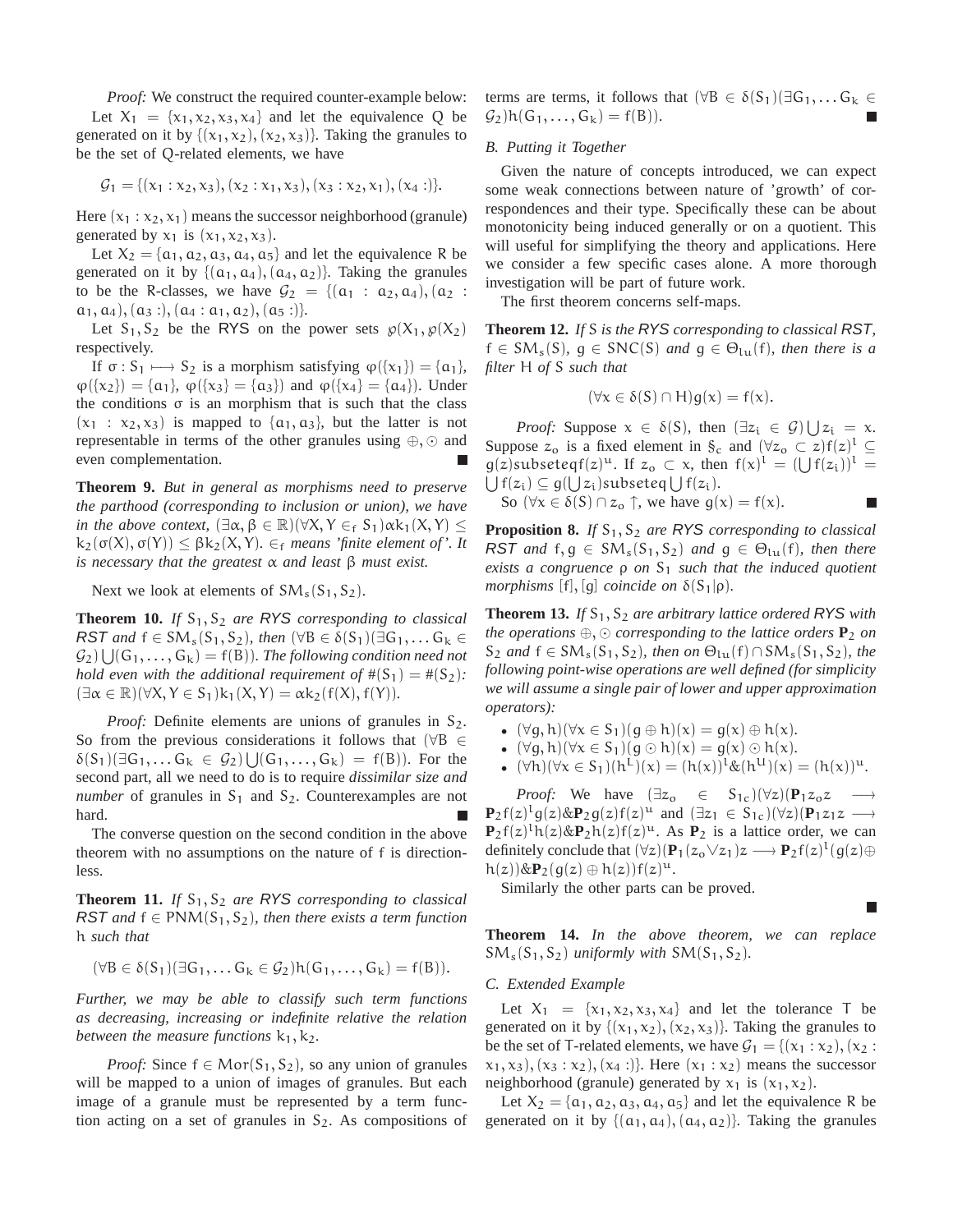to be the R-classes, we have  $\mathcal{G}_2 = \{(\mathfrak{a}_1 : \mathfrak{a}_2, \mathfrak{a}_4), (\mathfrak{a}_2 : \mathfrak{a}_3, \mathfrak{a}_4)\}$  $a_1, a_4$ ,  $(a_3:), (a_4: a_1, a_2), (a_5:)$ .

Let  $S_1, S_2$  be the RYS on the power sets  $\mathcal{P}(X_1), \mathcal{P}(X_2)$ respectively. If  $\varphi$  : S<sub>1</sub>  $\longmapsto$  S<sub>2</sub> is a injective map satisfying  $\varphi({x_1, x_2}) = {a_1, a_2, a_4}, \varphi({x_2, x_1, x_3}) = {a_2, a_1, a_4} \cup$ { $\alpha_3$ },  $\varphi$ {{ $x_3, x_2$ } = { $\alpha_5$ }} and  $\varphi$ {{ $x_4$ } = { $\alpha_3$ }}. Then  $\varphi$  is an example of a SNC that cannot be a ⊕-morphism.

Let  $\sigma : S_1 \longmapsto S_2$  be a ⊕-morphism satisfying  $\sigma({x_1})$  = { $a_1$ },  $\sigma({x_2}) = {a_2}$ ,  $\sigma({x_3}) = {a_3}$ } and  $\sigma({x_4}) = {a_4}$ }.

**Proposition 9.** σ *is an injective* ⊕*-morphism that fails to be a sub-natural correspondence.*

*Proof:* The class  $(x_1 : x_2)$  is mapped to  $\{a_1, a_2\}$ , but the latter is not representable in terms of the other granules using ⊕, ⊙. Ш

If  $\tau$  :  $S_1 \longmapsto S_2$  is a map satisfying  $\tau({x_1}) = {\alpha_3}$ ,  $\tau({x_2}) = {\alpha_5}$ ,  $\tau({x_3} = {\alpha_3})$  and  $\tau({x_4} = {\alpha_5})$ , then  $\tau$ is not injective on granules and is a proto-natural correspondence. Some of these proto-natural correspondences are also morphisms. It is possible to define a number of PNCs that are greater than  $\varphi$  by minimal modification of  $\varphi$ . For example, we can add an extra granule to  $\varphi({x_3})$ .

#### VI. CONTAMINATION AND CLASSICAL RST

The *requirements of a contamination-free semantics* at Meta-R for classical RST may seen to be

- The objects of interest are roughly equivalent sets.
- The operations used in the semantics are as contamination-free as is possible.
- The logical constants in the associated logic are as real (or actualizable) as is possible.

The last two criteria are very closely related and one may be expected to determine the other. The first of the three criteria is fairly clear, but the second and third are relative the meaning in the intended use of the semantics.

The natural way of realizing the contamination of operations relative basic operations would be through some concept of definability or representability. Taking orders on rough objects as basic predicates, we can for example regard ⊔ as a noncontaminated operation in pre-rough/rough algebras (as it is definable). From the point of view of representation as a term, ⊔ would be contaminated as higher order constructions would be required. It is also possible to regard the pre-rough/rough algebra or equivalent semantics as being essentially overdetermined and so the problem would be of weakening the semantics. Key properties that determine the last two requirements relate to level of perception of rough inclusion and bigness. ⊔, ⊓ may be basic operations or these may not be due to constructive limitations or the extraction of least upper and greatest lower bound is done in a sloppy fashion (lazy order). This is very important in modeling human reasoning. In many contexts the bounds may be dependent on the relative bigness or otherwise of the outcome of the specific instance of ⊔ or ⊓. The bigness based cases are not about over-determination of the problem and can be associated with filters, ideals and

intervals (or generalisations thereof) of different types in most cases and then would be semantically amenable.

## *A. Relevant Big Rough Algebras*

If S is a finite approximation space (finiteness can be relaxed), and if  $\varphi(S)$   $\approx$  is the poset of roughly equal objects ordered by rough inclusion ⊑, then we know that the operations ⊔, ⊓ are definable in it by way of ⊑ being a lattice order. But a definition of these by terms would not be possible over the pre-rough algebraic system  $\langle \varphi(S)| \approx, \leq, L, \neg, 0, 1 \rangle$ (the superfluous operations over pre-rough algebras [\[11\]](#page-8-1) are omitted). Analogous considerations apply to other variants of aggregation and commonality in classical RST. Missing proofs will appear separately.

**Proposition 10.** *In the theory of finite classical* RST-RYS*, it is possible to define the interpretation of the operations* ⊔ *and* ⊓ *over* ℘(S)| ≈*.*

*Proof:* Since  $\approx$  is a derived predicate, the representations of the operations can be carried over.

The following concepts of filters and ideals capture the concept of closure under types aggregation and commonality operations and consequence operators. Importantly some filters and ideals can be regarded as sufficiently big or not big subdomains.

**Definition 10.** An arbitrary subset K of  $\varphi(S) \approx Q$  will be *said to be a* L-Filter *iff it satisfies F0 and O1. If in addition it satisfies F1, then it will said to be prime.* K *will be an o-filter if it satisfies F0 alone :*

- *F0:*  $(\forall x \in K)(\forall y \in Q)(x \leq y \Rightarrow y \in K)$ .
- *O1:* (∀x ∈ K)Lx ∈ K*.*
- *F1:*  $(\forall a, b \in Q)(1 \neq a \sqcup b \in K \Rightarrow a \in K \text{ or } b \in K)$ .

*The dual notions will be that of* U-Ideals, prime U-ideals and o-ideals*. If a L-filter is closed under* ⊓, ⊔*, then it will be termed a lattice L-filter. Let*  $\mathbb{K} = \langle \mathbf{K}, \leq, L, U, \neg, 1 \rangle$  *be the induced partial algebraic system on* K*.*

**Proposition 11.** If K is a lattice L-filter, then  $\mathbb{K}$  is not a pre*rough algebra, but satisfies:*

- 1) ≤ *is a distributive lattice order.*
- 2) *Closure under* L, U*, but not under* ¬*.*
- 3) Lx ≤ x *;* L(a ⊓ b) = La ⊓ Lb*;* LLx = Lx*;*
- 4) L1 = 1*;* ULx = Lx*;* L(a ⊔ b) = La ⊔ Lb

*Proof:* If we assume finiteness, then the lattice is bounded. But we would have no way (in general) of ensuring closure under  $\neg$ , 0. The three element pre-rough algebra provides the required counterexample.

**Proposition 12.** *If* K *is a L-filter, then* K *satisfies:*

- 1) ≤ *is a join-semilattice lattice order (*⊔ *is definable).*
- 2) *Closure under* L, U*, but not under the partial lattice operation* ⊓ *and* ¬*.*
- 3) L $x \leq x$ ; L( $a \sqcap b$ )  $\stackrel{w}{=}$  La  $\sqcap$  Lb; LL $x =$  Lx;
- 4) L1 = 1; ULx = Lx; L(a $\Box b$ ) = La $\Box$ Lb; x $\Box (y \Box x) \stackrel{w}{=} x$ .
- 5)  $x \sqcup (y \sqcap z) \stackrel{w}{=} (x \sqcup y) \sqcap (x \sqcup z)$  *and its dual.*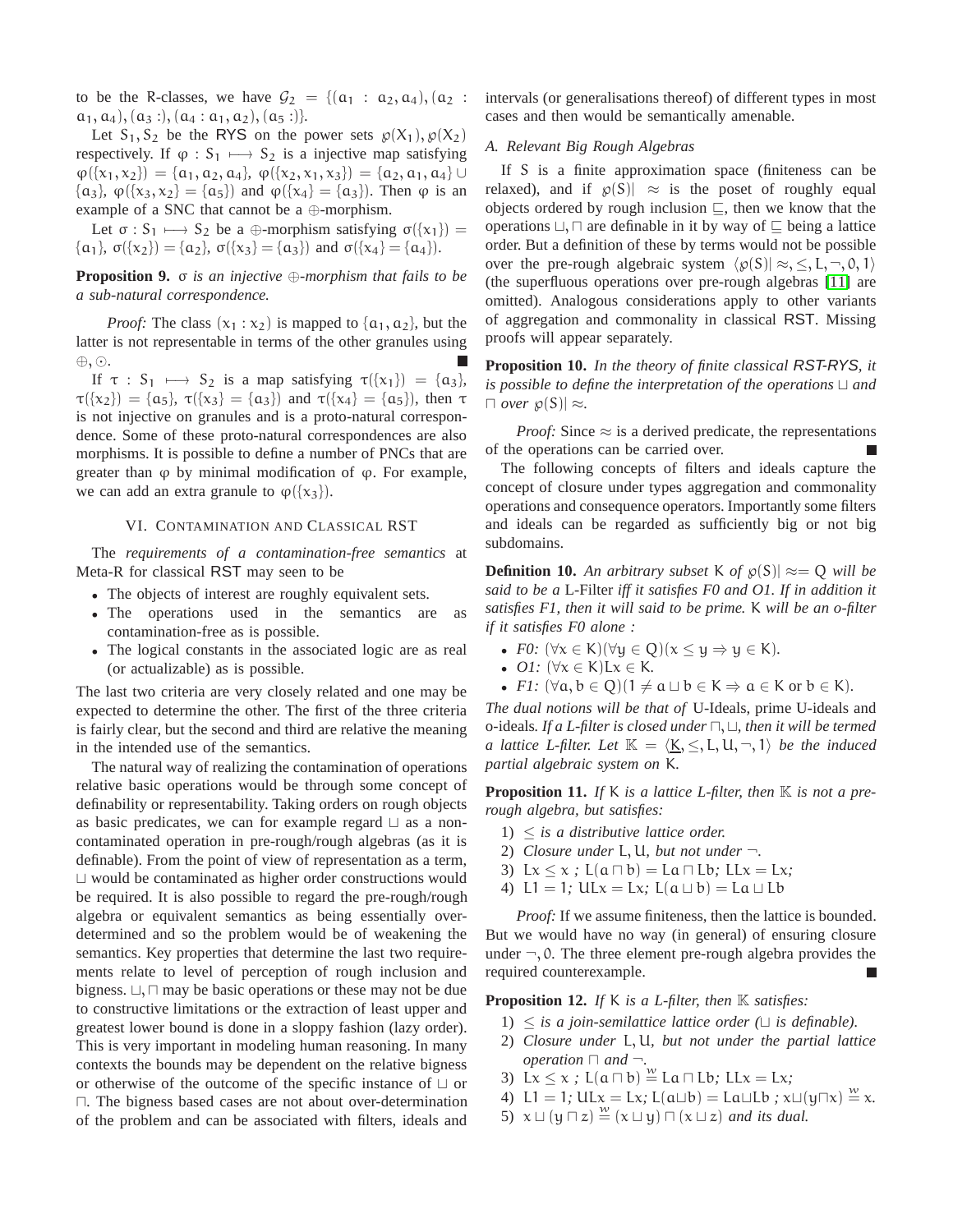*Proof:* If  $a \Box b \in K$ , then  $L(a \Box b) \in K$  by definition and so La, Lb,  $a, b \in K$ . If La, Lb  $\in K$ , then it is possible that La  $\Box$  Lb  $\notin$  K, which is the reason for the weak equality.

**Theorem 15.** *There exists a pre-rough algebra* S *with a nontrivial lattice L-filter* K *satisfying*

$$
(\exists a, b \in S \setminus \{1\})(\forall c \in K \setminus \{1\}) a \sqcup b \shortparallel c.
$$

The proof involves a simple construction, but the point we want to make is that  $K \setminus \{1\}$  may or may not be cofinal in  $S \setminus \{1\}$ . This is important as such a K may be interpreted to consist of *big* elements alone. We will refer to such L-filters or lattice L-filters as *cofine*.

**Theorem 16.** *Given a pre-rough algebra with no nontrivial lattice L-filters, we can construct an infinite number of prerough algebras with the same property.*

*Proof:* We suggest a completely visual proof for this. Simply paste a pair of three element pre-rough algebras to the original pre-rough algebra (identifying all the tops and bottoms respectively) and require that the negation of one of the non boundary element is the other. The infinite number of pre-rough algebras follow by recursive application of the process.

A second proof can be through the fact that the product of two pre-rough algebras with the property satisfies the property.

**Definition 11.** *Given a L-filter* K *on* Q, *for any*  $x, y \in Q$  *let* 

$$
x \cup y = \begin{cases} x \cup y & \text{if } x \cup y \in K \\ \text{undefined} & \text{otherwise.} \end{cases}
$$

$$
x \cap y = \begin{cases} x \cap y & \text{if } x \cap y \in K \\ \text{undefined} & \text{otherwise.} \end{cases}
$$

*Further let*  $x \triangleleft y$  *iff*  $x = y$  *or*  $x \text{ or } y = x$  *or*  $x \text{ } \text{ } \text{ } \text{ } y = y$ *.* 

**Proposition 13.** *The relation*  $\triangleleft$  *is a partial order that is not necessarily a lattice order, but is compatible with the operations* L, U. Further the restriction of  $\triangleleft$  to K has already *been described above.*

*Proof:* Absorption laws can be shown to fail in most prerough algebras for a suitable choice of a L-filter. П

**Definition 12.** *By a* operationally contamination-free prerough *algebraic system (or OCPR system), we will mean a partial*  $algebraic system of the form Y = \langle Q, \triangleleft, L, U, \emptyset, \emptyset, 0, 1 \rangle$ , with *the operations and relations being as defined above (*U *is the operation induced by upper approximation operator on* Q*).*

**Definition 13.** *By a* OC-system *(resp* lattice OC-system*) we will mean a pair of the form* Q, K *consisting of a pre-rough algebra* Q *and a L-filter (resp. lattice L-filter )* K*. If* K *is cofine, then we will refer to the system as being* cofine*.*

**Theorem 17.** 1) If K is a lattice L-filter, then  $K^+ = \{y : y \in V : y \in V\}$ (∀x ∈ K)x ⊔ y = 1} *with induced operations from the* *pre-rough algebra is a lattice L-filter. Such filters will be termed* supremal*.*

- 2) K *is a cofine lattice L-filter iff*  $K^+ = \{1\}$ *.*
- 3) *The collection of all supremal lattice L-filters can be boolean ordered with an order distinct from the order on lattice L-filters.*

Thus starting from a standard rough domain (corresponding to pre-rough algebras), we have arrived at new rough semantic domains. At least two distinct partial algebras can be defined with one being an extension of a pre-rough algebra, while OCpre-rough systems constitute a severe generalization. The natural correspondences from a pre-rough algebra to a cofine Lfilter (or lattice L-filter) would be forgetful closed morphisms that preserves all operations except for  $\neg$ .

#### *Remarks*

In this research paper, we have developed the mathematics of fine-grained comparison of one RYS with another and of reducing contamination of operations. The process has involved a number of steps including the exactification of the concept of granular rough evolution, identification of various types of correspondences, concepts of comparison of those correspondences and algebraisation of concepts of relevance/bigness. These constitute an alternative/ supplement to the earlier approach to measures due to the present author in [\[1\]](#page-7-0) and of course the usual real-valued measures of RST. The number of types of correspondences has also been expanded upon relative [\[2\]](#page-7-1) and more properties have been established. As per the new approach comparison with classical rough set semantics or any other rough semantics should essentially be constructed by the force of granular axioms.

*This Paper is a peprint of the paper presented in FUZZIEEE'2013 and is also available in IEEE Xplore:10.1109/FUZZ-IEEE.2013.6622521*

### **REFERENCES**

- <span id="page-7-0"></span>[1] A. Mani, "Dialectics of Counting and the Mathematics of Vagueness," in *Transactions on Rough Sets , LNCS 7255*, J. F. Peters and A. Skowron, Eds. Springer Verlag, 2012, vol. XV, pp. 122–180.
- <span id="page-7-1"></span>[2] ——, "Axiomatic Approach to Granular Correspondences," in *Proceedings of RSKT'2012, LNAI 7414*, T. Li *et al.*, Eds., vol. LNAI 7414. Springer-Verlag, 2012, pp. 482–487.
- <span id="page-7-2"></span>[3] ——, "Modified Rough Measures in the Light of Contamination," Tech. Rep., 2012.
- <span id="page-7-3"></span>[4] D. Ciucci, "Approximation Algebra and Framework," *Fundamenta Informaticae*, vol. 94, pp. 147–161, 2009.
- <span id="page-7-4"></span>[5] Y. Yao, "Information granulation and rough set approximation," *Int. J. of Intelligent Systems*, vol. 16, pp. 87–104, 2001.
- <span id="page-7-5"></span>[6] T. Y. Lin, "Granular Computing -1: The Concept of Granulation and its Formal Model," *Int. J. Granular Computing, Rough Sets and Int Systems*, vol. 1, no. 1, pp. 21–42, 2009.
- <span id="page-7-6"></span>[7] A. Mani, "Choice Inclusive General Rough Semantics," *Information Sciences*, vol. 181, no. 6, pp. 1097–1115, 2011. [Online]. Available: <http://dx.doi.org/10.1016/j.ins.2010.11.016>
- <span id="page-7-7"></span>[8] A. Gomolinska, "On Certain Rough Inclusion Functions," in *Transactions on Rough Sets IX, LNCS 5390*, J. F. Peters *et al.*, Eds. Springer Verlag, 2008, pp. 35–55.
- <span id="page-7-8"></span>[9] P. Burmeister, *A Model-Theoretic Oriented Approach to Partial Algebras*. Akademie-Verlag, 1986, 2002.